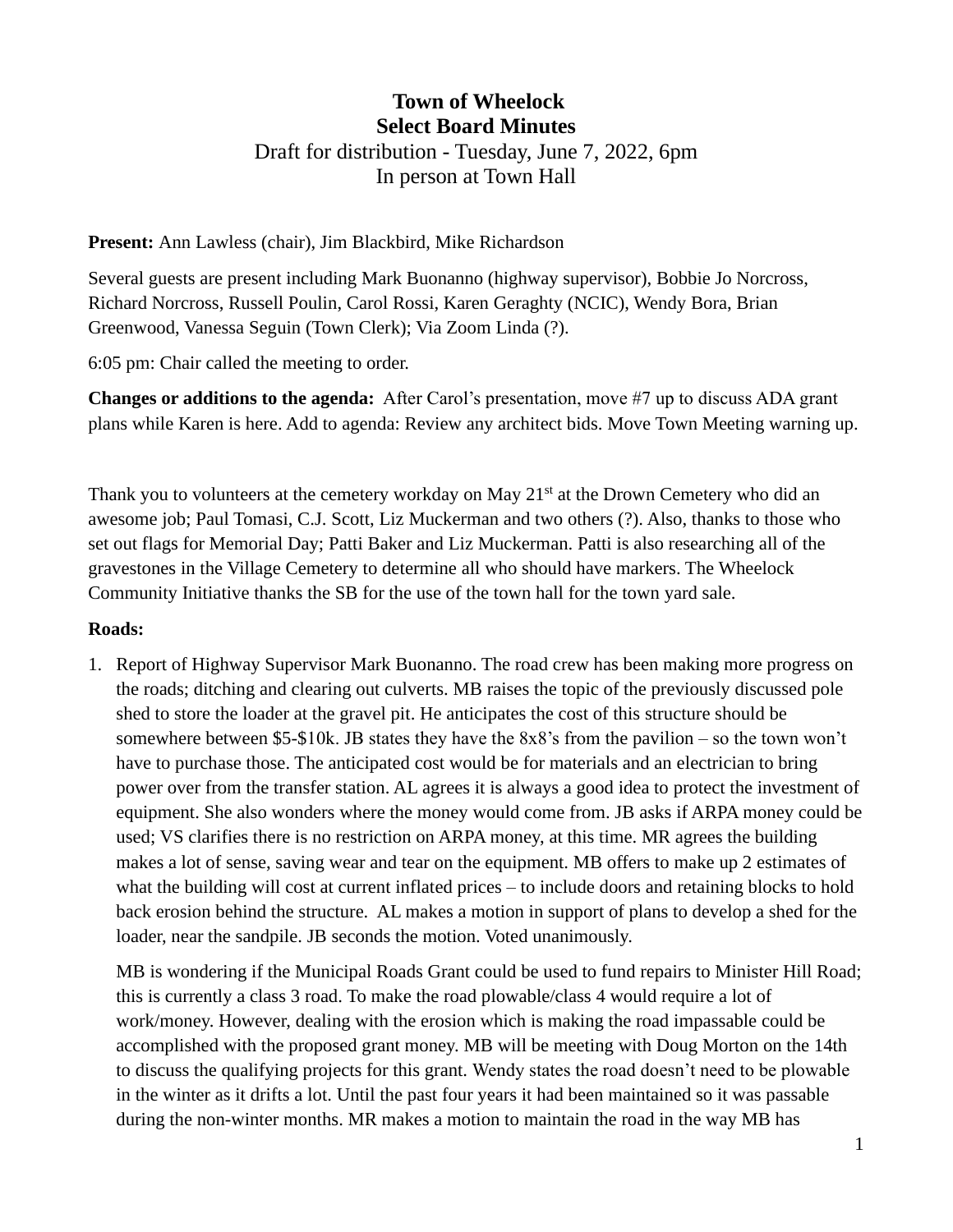suggested. JB seconds the motion. Voted unanimously. MB asks if Doug does not approve this project for the grant for that stretch of the road, does the town want to put time and effort into the road. JB says start with dense grade and see where we are at; something must be done. VS clarifies; if project is not grant funded, the dense grade will come out of the gravel budget? JB asks how much gravel is left. MB there is currently 17 loads in the gravel pit, and 24 remaining of the 30 additional loads waiting at Simpsons to be picked up. JB asks VS how much is left in the staymat budget: \$4,900 of the \$8200 has been used. JB suggests some of this could be used on this project. AL states there is also \$7,400 remaining from a road grant from last year which could be used for this project.

AL has checked with Shauna Clifford on the South Wheelock Road grant. It hasn't been awarded yet, but she is pretty sure it is going to happen; suggests they might want to move forward with planning. MB is wondering about availability of guardrail installation contractors.

MB states the Sulfur Spring Cemetery Rd. can be difficult and unsafe for the plow truck to turn around. He asks if the turnaround could be changed so truck was plowing straight up and then turning around, making it much safer. AL states the timing of this request is good as there is a bid out to have the cemeteries surveyed. 7:30 MB leaves.

2. Vote to submit letter of intent to apply to FY 2023 Municipal Roads Grant in Aid program. The initial offer is \$11,000, then our 20% match. \$2,750. So, we could plan for a \$13,750 project to address the neediest road sections in our Road Erosion Inventory. No vote was made.

#### **Visitors:**

Carol Rossi: Carol thanks the SB for letting her come. She is here to ask that the board take action on the town hall accessibility project based on the votes of the people on town meeting day. She wants to clear up what she feels is a terrible misinterpretation of the votes. On town meeting day 155 people voted on the articles related to the accessibility project there were 13 left blank, so that means only 142 voters. Of those, 56 indicated they preferred option 1; 56 indicated they preferred option 2. This means 112 cast a positive vote either option 1 or 2, leaving 30 no votes. Carol interprets this information as there is a majority of the voters who want a larger town hall project. Carol is asking the SB to pass a motion tonight. AL comments. She first thanks Carol for her comments. She states she herself voted yes for both article 1 and 2, because she didn't want either of them to go down. The SB spent a lot of time try to figure out how to write the articles for Australian Ballot, it was very challenging. All votes had to be yes/no, we could not ask for an either/or and we couldn't have any discussion. She worked hard on both town hall committees and is sad and disappointed. But also feels the ship has sailed. The listening session and public hearing demonstrated there is just not sufficient support for the larger projects. Carol states she is here to try to bring the SB back because there was a huge loud immediate outcry that this vote failed – and it did not. The SB got information that they did not have before, 112 votes positive votes; 85 people who wanted construction documents in. Carol has chosen the smaller option. BJN asks how many times we are going to go around about this. Carol says this is the first time the voters have demonstrated with positive votes for a larger project. Carol asks the SB to warn a special town meeting for August  $9<sup>th</sup>$  to hold an Australian Ballot vote to authorize the issue of bonds for notes for the town of Wheelock in an amount not to exceed \$1,100,000, subject to reduction from and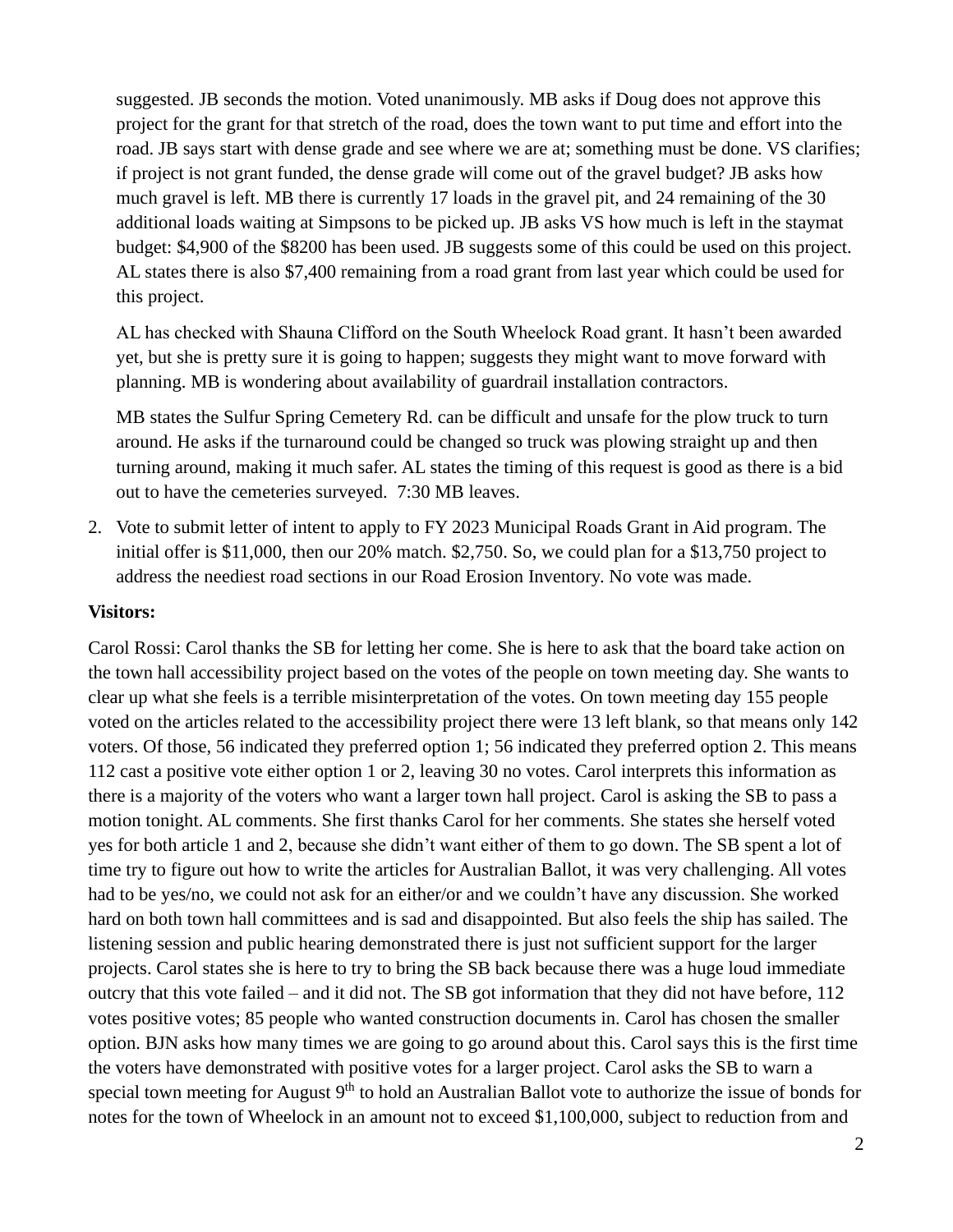federal grant-in-aid, for the purpose of rehabilitation of the Wheelock Town Hall, the estimated cost of such improvements being \$1,000,000. She focused on this smaller project because SB and listers have been working for years to prepare for this. We have had \$30,000 in the budget approved each year that can be used for the loan. Just this year during their annual reassessments the listers have added to the grand list property values which will cover an additional \$20,000 in additional loan payments, with no increase in the tax rate. Action on the request is time sensitive; if the vote fails on August  $9<sup>th</sup>$  there can be another vote in November. AL thanks Carol for her request. AL suggest before the SB takes action on this request; they ask Karen G. about the Accessibility Modification Planning Grant.

Karen thanks the SB for inviting her back. The Accessibility Modification grant would be for up to \$100,000. Carol's request and the DOJ's accessibility requirements are on two different tracks. The grant proposal is due in September. She suggests; with the basic list of modifications suggested by the DOJ, that would bring the building into compliance, convene a group consisting of someone from Historic Preservation, an architect of the town's choosing, the Fire Marshal and someone from the DOJ. Have a meeting and go through and outline the basic requirements to bring the building up to accessibility modifications now. Essentially right now the town is operating illegally, against federal law. The DOJ has been very understanding, but there may come a time when the town loses control of the direction of the modification process. Karen feels there are two paths being discussed; one which requires a much more immediate solution – like within the next 9 months. The other speaks of the future to the town and needs more consideration, the voting bears more scrutiny and discussion for the town. Karen feels the town is not going to get to the solution the DOJ requires through Carol's plan, though accessibility modification would be achieved through a larger plan as it is required. She does not think that right now with where the community is in terms of its view of the larger picture, the town can't hold hostage the accessibility modifications that need to happen now in order to get to that larger plan. Karen suggests before even applying for the grant, convene the group of professionals and walk through the building with the DOJ and ask what is minimally needed to meet requirements and codes. Once all those modifications are in place the town can take time to look at and develop the larger picture for the future of Wheelock. However, right now the town is under a significant timeline to meet the DOJ's accessibility requirements. Carol asks for clarification – all the DOJ is requiring is a bond vote this year; so let's just plan a vote. Karen says her understanding was there was a checklist with a deadline, which has gone by. Requirements for a bond vote would be relative to voters approval of a larger project. VS reads the DOJ letter. MR asks if anyone is going to make a motion to have a bond vote. AL and JB state no they are not. MR thanks Carol for her efforts, he asks her to understand the SB needs to focus on the accessibility requirements. Carol asks if the SB has a report from Department of Public Safety as to the requirement to replace the door nearest the ramp. She also is asking for assurance there will be permits pulled for all aspects for the proposed modifications. The SB assures her permits are required by law. Carol states she is devastated the SB is throwing away 15 years of work.

AL asks if there were any bids for an architect; VS states there were none submitted. Karen feels the bid request was not specific enough. Also, the bid request was not sent to Bill Gallup (he was not interested in being the project manager). The concern is that an architect will need to also be the project manager. Richard states this is the responsibility of the inspectors; project managers get \$100,000+.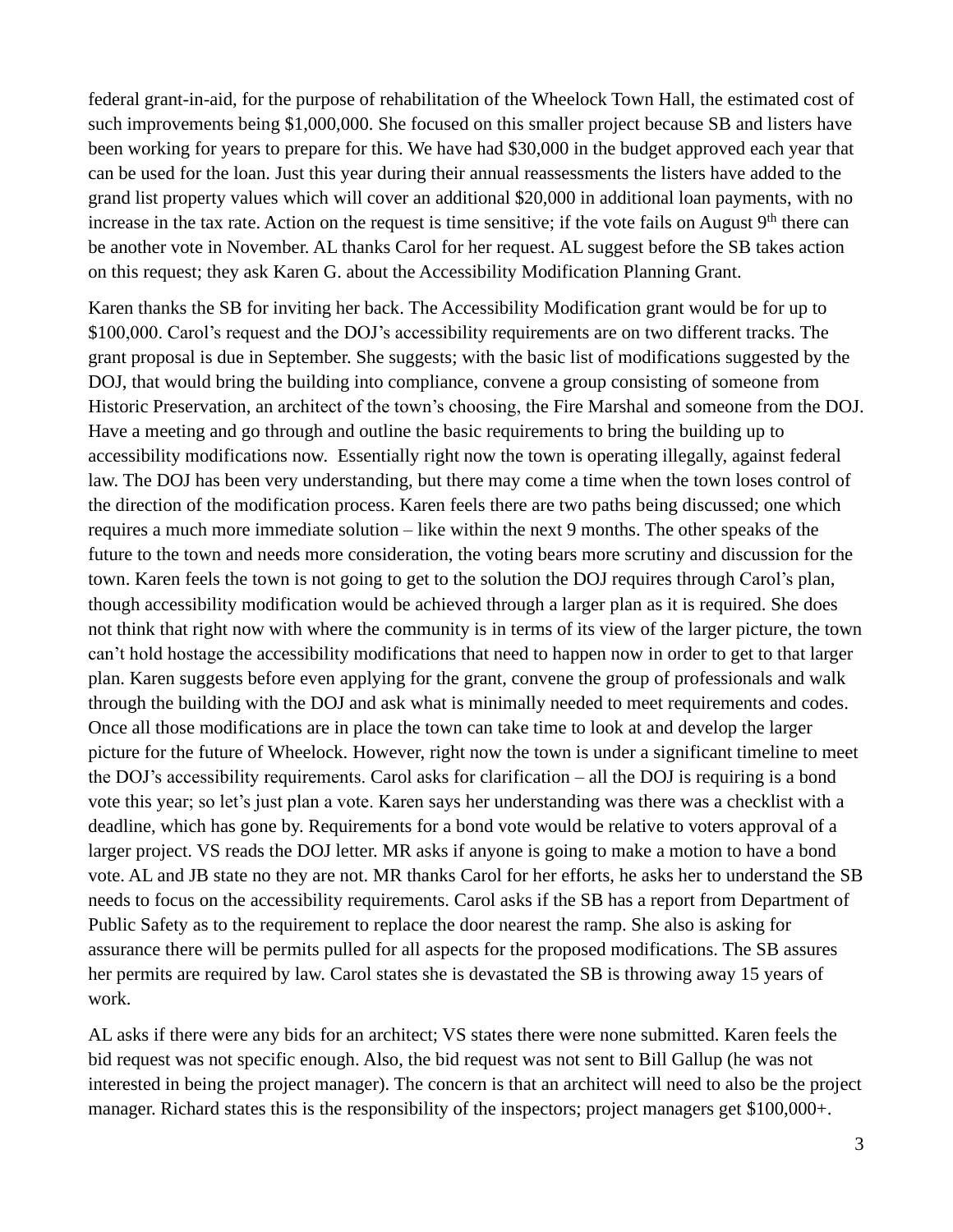Bids will include the oversight/supervision of each contractor, and each aspect of the project is inspected as this is a commercial building. MR is concerned if the town opts to apply for the accessibility grant the project will be pushed out another year, due to scheduling contractors. JB recalls that last meeting the SB voted to use ARPA money to pay for the ADA modifications. MR asks if the town can get construction bids before applying for the grant. Karen states construction bids can't be posted until the grant is approved. Karen states there is a waiver to recover preapproval costs. Next steps: Hire architect to draw design to meet DOJ requirements, using the \$16,500 set aside for construction documents. Convene meeting of professionals (architect, Fire Marshal, Division for Historic Preservation, someone from the DOJ). MR makes a motion to engage Mr. Gallup to develop a plan for the lift and the bathroom. JB seconds the motion. AL confirms with Karen that the architect should come up with a plan. Voted unanimously.

7:40 JB states it is late – can we just adjourn until next month? AL lets do the essential things.

### **Business:**

- 3. Procedure for hiring temporary workers. VS states VLTC requires drug testing. If one has a medical card for their CDL, they have had drug testing. Tabled.
- 4. Vote to add Damon Smith to list of temp employees. He needs to fill out application paperwork. VS noted he has not done this.
- 5. VOCA grant; vote to apply for funds to assist with brush hogging and filling in sunken graves at W Wheelock Cemetery. MR makes a motion to apply for funds from VOCA to assist with the brush hogging and fill in sunken graves in West Wheelock Cemetery. JB seconds the motion. Voted unanimously.
- 6. Vote on draft bid request for W Wheelock Cemetery. Tabled.
- 7. Any other grants updates. None discussed.
- 8. Vote on signing Passumpsic Bank loan paperwork (to be provided at meeting). AL makes a motion to sign the Passumpsic Bank loan paperwork. JB seconds the motion. Voted unanimously.
- 9. Approve warning for special town meeting. AL clarifies the reason the special town meeting is needed is to repurpose the money in the GarageReserve Fund for the current garage reading the draft warning:

ARTICLE 1. Shall the voters of the Town of Wheelock repurpose the existing Town Garage Reserve Fund, which was originally established to address the needs for a town garage, to now be used for the broader purposes of both funding upgrades and repairs to the existing town garage and needs for a future garage?

OR

ARTICLE 1. Shall the voters of the Town of Wheelock re-appropriate an amount not to exceed \$55,000 from the Town Garage Reserve Fund to fund repairs and upgrades to the existing town garage?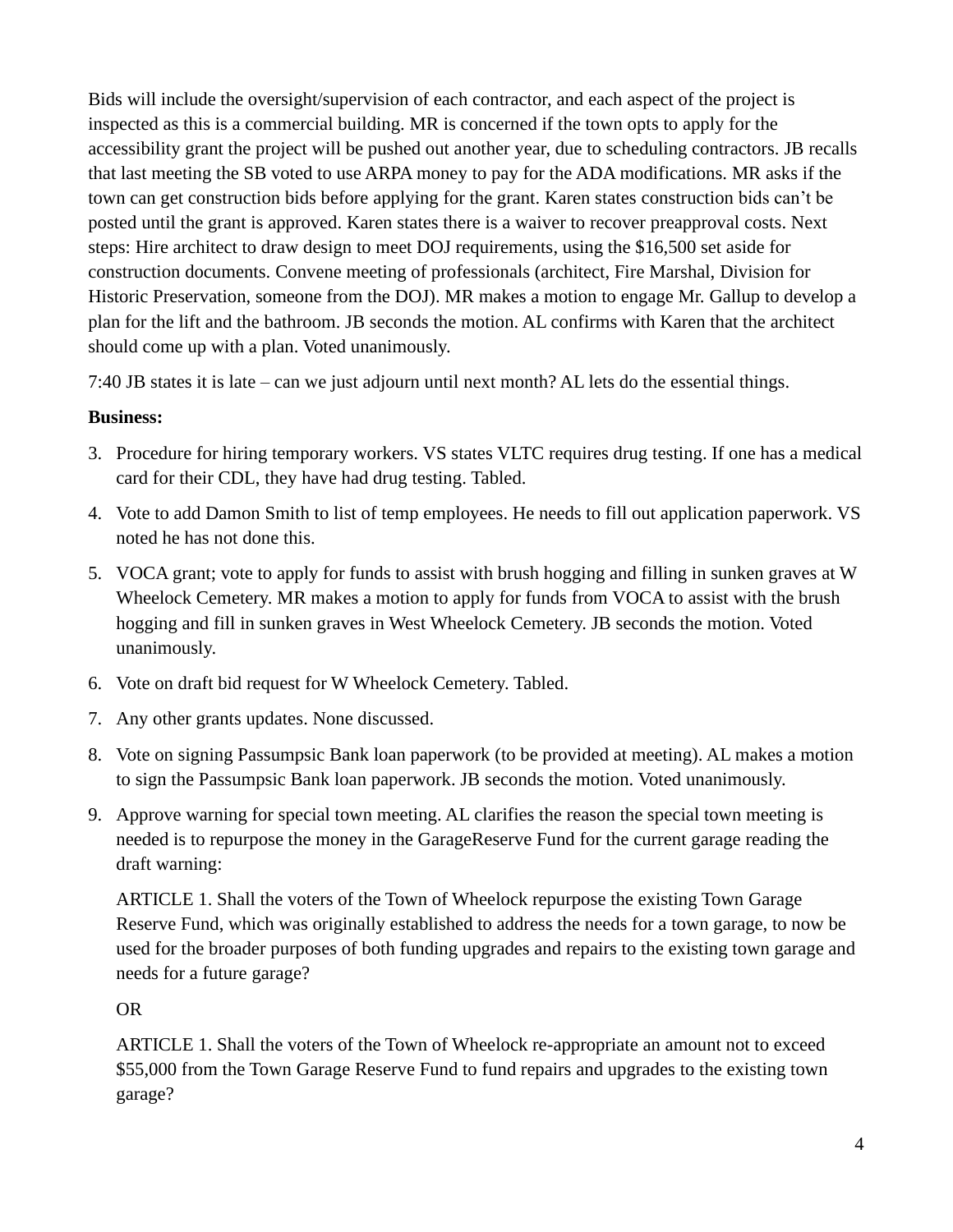ARTICLE 2. Shall the voters of the Town of Wheelock re-appropriate any remaining funds in the Town Garage Reserve Fund, thus closing this fund, by adding the such remaining funds to the Equipment Reserve Fund?

MR makes a motion that we utilize option number two for Article 1 and include Article 2 on a warrant for a special town meeting to be held on Monday July 11<sup>th</sup>. AL seconds the motion. Voted unanimously.

- 10. Discussion: National Flood Insurance Program tabled
- 11. Accept unlicensed dogs list as required by 20 VSA Sec 3621. JB makes a motion to accept the unlicensed dog list. AL seconds the motion. Voted unanimously.
- 12. Appointments, if any, Communications Union District alternate, Planning Commission. JB makes a motion to appoint Eileen Boland as Communications Union District alternate. MR seconds the motion. Voted unanimously.

Richard raises the concern that the listers are just now adding to the grand list simply to support the town hall project agenda, wondering why these property upgrades weren't found previously. JB explains that is a normal occurrence as there is no zoning, thus no notification of improvements or building within the town.

## **Administrative:**

13. Approve monthly financial reports. MR makes a motion to adopt the monthly financial reports. AL seconds. Voted unanimously.

14. Adopt minutes of prior meetings 4/21 ARPA Committee 5/3 Selectboard 5/19 Selectboard. MR makes a motion to adopt the minutes of prior meetings. AL seconds. Voted unanimously.

# **Correspondence:**

VMERS (retirement program) rate increase notification

Carol Rossi letter of 6/3/2022

## **Adjourn:**

8:07 pm JB makes a motion to adjourn. AL seconds. Voted unanimously.

The SB members decide unanimously to continue the meeting to open the cemetery survey bids. Cemetery survey bids: from Truline - \$3200 for Sulfur Springs and \$3000 for Village cemetery. Both surveys need to be done. AL makes a motion to accept both Truline bids. JB seconds. Voted unanimously.

8:09 pm JB makes a motion to adjourn. MR seconds. Voted unanimously.

\_\_\_\_\_\_\_\_\_\_\_\_\_\_\_\_\_\_\_\_\_\_\_\_\_\_\_\_\_\_\_\_\_\_\_\_\_\_\_\_\_\_\_\_\_\_\_\_\_\_\_\_\_\_

Selectboard signatures: